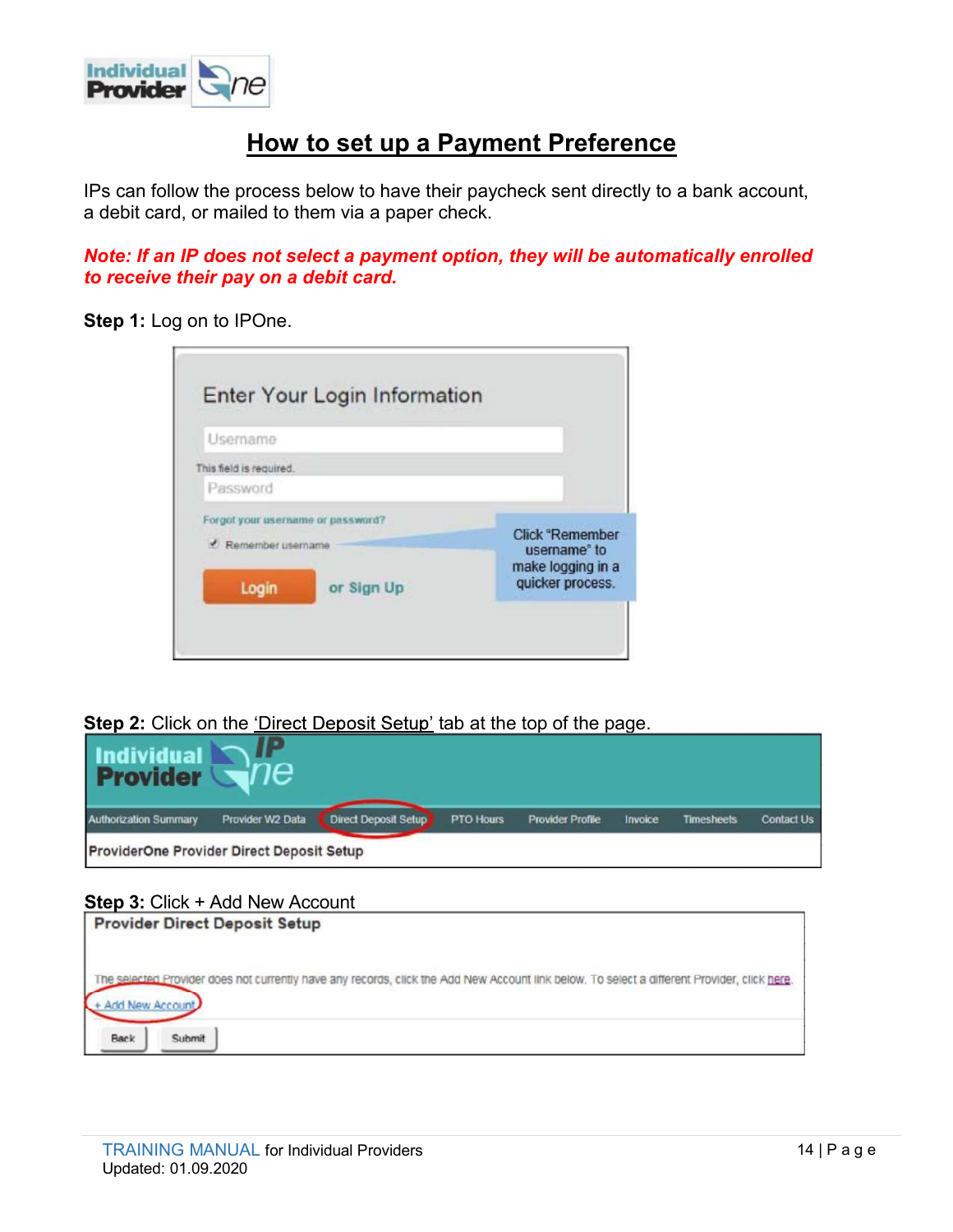

Step 4: Choose Direct Deposit, Debit Card, or Paper Check

| Choose Direct Deposit, Debit Card, or Paper Check<br><b>Direct Deposit</b> (a safe and efficient way to receive a paycheck)<br>a. Start by choosing <b>Account Type</b> - choose Checking or Savings<br>from the drop down.<br><b>Provider Direct Deposit Setup</b><br>You are modifying the Payment Settings for Aguilera, Christina (204364201)<br>Selected<br>Effective<br>Distribution<br>Account Type<br><b>Bank Account</b><br>Transit No.<br>Nickname<br>Employer<br>Current<br>Action<br>Account<br>Status<br>Date<br>No.<br>(% )<br>面<br>$\overline{\phantom{a}}$<br>同<br>Checking -<br><b>INSERTED</b><br>$\div$<br>Checking<br>Savings |      |  |  |  |  |  |
|---------------------------------------------------------------------------------------------------------------------------------------------------------------------------------------------------------------------------------------------------------------------------------------------------------------------------------------------------------------------------------------------------------------------------------------------------------------------------------------------------------------------------------------------------------------------------------------------------------------------------------------------------|------|--|--|--|--|--|
|                                                                                                                                                                                                                                                                                                                                                                                                                                                                                                                                                                                                                                                   |      |  |  |  |  |  |
|                                                                                                                                                                                                                                                                                                                                                                                                                                                                                                                                                                                                                                                   |      |  |  |  |  |  |
|                                                                                                                                                                                                                                                                                                                                                                                                                                                                                                                                                                                                                                                   |      |  |  |  |  |  |
|                                                                                                                                                                                                                                                                                                                                                                                                                                                                                                                                                                                                                                                   |      |  |  |  |  |  |
|                                                                                                                                                                                                                                                                                                                                                                                                                                                                                                                                                                                                                                                   |      |  |  |  |  |  |
|                                                                                                                                                                                                                                                                                                                                                                                                                                                                                                                                                                                                                                                   |      |  |  |  |  |  |
|                                                                                                                                                                                                                                                                                                                                                                                                                                                                                                                                                                                                                                                   |      |  |  |  |  |  |
|                                                                                                                                                                                                                                                                                                                                                                                                                                                                                                                                                                                                                                                   |      |  |  |  |  |  |
|                                                                                                                                                                                                                                                                                                                                                                                                                                                                                                                                                                                                                                                   |      |  |  |  |  |  |
|                                                                                                                                                                                                                                                                                                                                                                                                                                                                                                                                                                                                                                                   |      |  |  |  |  |  |
|                                                                                                                                                                                                                                                                                                                                                                                                                                                                                                                                                                                                                                                   |      |  |  |  |  |  |
|                                                                                                                                                                                                                                                                                                                                                                                                                                                                                                                                                                                                                                                   |      |  |  |  |  |  |
| To select a different Provider, click here                                                                                                                                                                                                                                                                                                                                                                                                                                                                                                                                                                                                        |      |  |  |  |  |  |
|                                                                                                                                                                                                                                                                                                                                                                                                                                                                                                                                                                                                                                                   |      |  |  |  |  |  |
|                                                                                                                                                                                                                                                                                                                                                                                                                                                                                                                                                                                                                                                   |      |  |  |  |  |  |
|                                                                                                                                                                                                                                                                                                                                                                                                                                                                                                                                                                                                                                                   |      |  |  |  |  |  |
|                                                                                                                                                                                                                                                                                                                                                                                                                                                                                                                                                                                                                                                   |      |  |  |  |  |  |
|                                                                                                                                                                                                                                                                                                                                                                                                                                                                                                                                                                                                                                                   | Back |  |  |  |  |  |
| Submit                                                                                                                                                                                                                                                                                                                                                                                                                                                                                                                                                                                                                                            |      |  |  |  |  |  |
|                                                                                                                                                                                                                                                                                                                                                                                                                                                                                                                                                                                                                                                   |      |  |  |  |  |  |
|                                                                                                                                                                                                                                                                                                                                                                                                                                                                                                                                                                                                                                                   |      |  |  |  |  |  |
|                                                                                                                                                                                                                                                                                                                                                                                                                                                                                                                                                                                                                                                   |      |  |  |  |  |  |
| b. Enter the Bank Account Number and Transit Number found on the bottom                                                                                                                                                                                                                                                                                                                                                                                                                                                                                                                                                                           |      |  |  |  |  |  |
| of the personal check for the desired account. If an IP does not have a                                                                                                                                                                                                                                                                                                                                                                                                                                                                                                                                                                           |      |  |  |  |  |  |
| personal check, then it is recommended that the IP visit their local bank or<br>call their bank and ask for this information.                                                                                                                                                                                                                                                                                                                                                                                                                                                                                                                     |      |  |  |  |  |  |

- of the personal check for the desired account. If an IP does not have a personal check, then it is recommended that the IP visit their local bank or call their bank and ask for this information.
	- Bank Account Number: This number is usually 10-12 digits for a checking or savings account.
	- Transit Number (Also called a Routing Number): This number is a 9-digit code.

|                            | 2400<br>91-548/1221<br>$\mathbf{u}$ |
|----------------------------|-------------------------------------|
| PAY<br>TO THE<br>ORDER OF  | \$<br><b>DOLLARS</b>                |
| <b>Transit number</b>      | <b>Bank Account number</b>          |
| $\mathbf{m}$<br>80<br>12.1 | 51.00 <sup>a</sup><br>$5B -$<br>G   |

- c. Nickname: Choose a nickname for each account added.
- d. Distribution Percentage: The amount from an IP's paycheck that they want to have deposited into their bank account. The percentage must equal 100%. Enter 100% as the Distribution Percentage. At this time, there is no option to distribute paychecks into multiple accounts.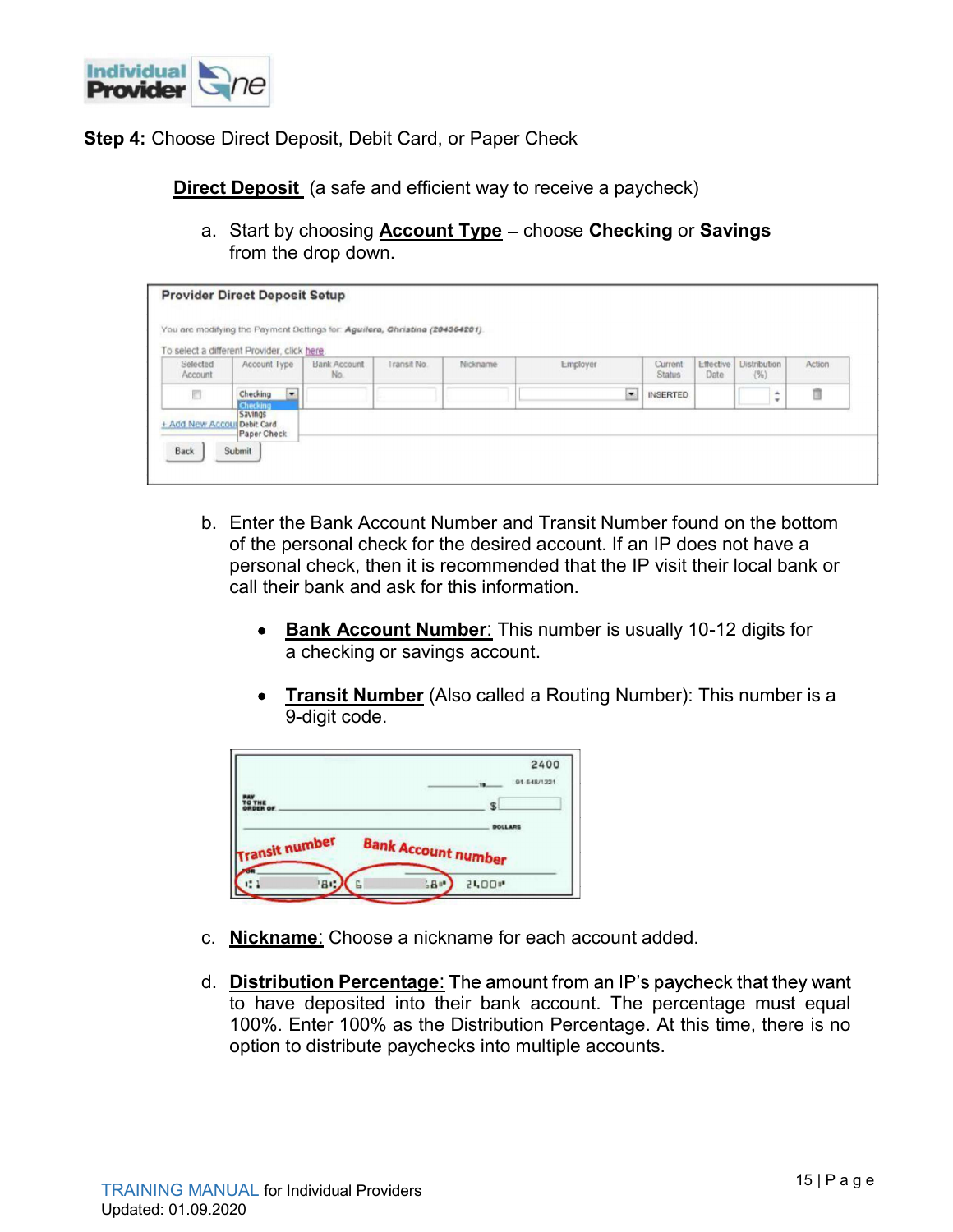

**e.** Review the Direct Deposit Information to make sure it is correct. When confirmed, click 'Submit'. If submitted correctly, the Current Status of the line will change to "APPROVED". confirmed, click 'Submit'. If submitted correctly, the Current Status of the line

| kname | <b>Current Status</b> | <b>Effective</b> [ |
|-------|-----------------------|--------------------|
|       | APPROVED              |                    |

# Debit Card

To learn more about the card, read the information provided in the Welcome **Provider**<br> **e.** Review the Direct Deposit Information to make sure it is correct. When<br>
confirmed, click 'Submitt'. If submitted correctly, the Current Status of the line<br>
will change to "APPROVED".<br>
<br> **SUBDIT Card**<br>
Fin confirmed, click 'Submit'. If submitted correctly, the<br>
will change to "APPROVED".<br>
<br> **Effective Card.**<br>
<br> **Effective Card.**<br>
<br> **Effective Card.**<br>
<br> **Dit Card.**<br>
<br> **Effective Card.**<br>
<br> **Effective Card.**<br> **Effective Card.**<br>

- 
- 

|                                            | kname                                                                                                                                               | <b>Current Status</b> |                  | Effective I |          |                       |
|--------------------------------------------|-----------------------------------------------------------------------------------------------------------------------------------------------------|-----------------------|------------------|-------------|----------|-----------------------|
|                                            | ST <sub>2</sub>                                                                                                                                     | APPROVED              |                  |             |          |                       |
|                                            |                                                                                                                                                     |                       |                  |             |          |                       |
| <u>pit Card</u>                            |                                                                                                                                                     |                       |                  |             |          |                       |
|                                            | ie Debit Card payment option is selected, then the IP will receive the debit card<br>I information about the card in the mail.                      |                       |                  |             |          |                       |
|                                            | learn more about the card, read the information provided in the Welcome<br>cket or go to www.IPOne.org for a Hints & Tips reference document called |                       |                  |             |          |                       |
|                                            |                                                                                                                                                     |                       |                  |             |          |                       |
|                                            |                                                                                                                                                     |                       |                  |             |          |                       |
|                                            | 1. Under <b>Account Type</b> , choose Debit Card.                                                                                                   |                       |                  |             |          |                       |
|                                            |                                                                                                                                                     |                       |                  |             |          |                       |
| bit Card Information".<br>2. Click Submit. | <b>Provider Direct Deposit Setup</b>                                                                                                                |                       |                  |             |          |                       |
|                                            | You are modifying the Payment Settings for: Aguilera, Christina (204364201).                                                                        |                       |                  |             |          |                       |
|                                            | Selected<br>Account                                                                                                                                 | Account Type          | Bank Account No. | Transit No. | Nickname | <b>Current Status</b> |
|                                            | ⊟                                                                                                                                                   | Debit Card            |                  |             |          | <b>INSERTED</b>       |
|                                            | + Add New Account                                                                                                                                   |                       |                  |             |          |                       |